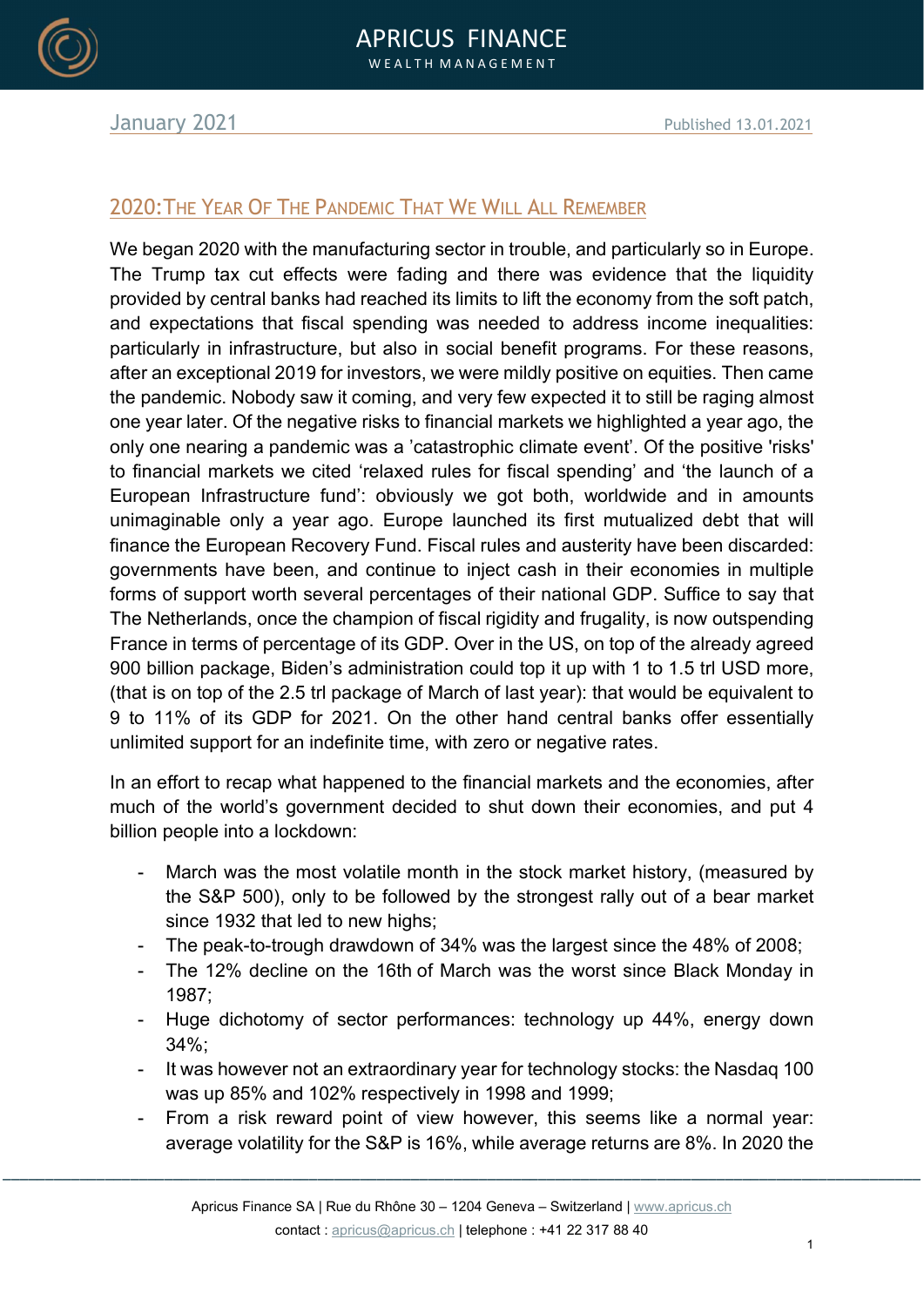

S&P returned 18%, with 35% realized volatility: investors therefore faced twice the volatility for twice the returns;

- A new breed of investor appeared, at first derided by much of the professional community, but that with ex-post analysis had a huge impact on the market's recovery. Investors that, mostly in their twenties and bored at home, with no sports, no betting and no new series on TV, (and with the fresh check from the US treasury), purchased equities for the first time. They trade on 'zero-cost' platforms, shun mutual funds, purchase mainly single stocks, are often leveraged and make extensive use of options (which by nature are leveraged): the so-called Robinhood traders. They probably saved the markets, as during the sell-off they stepped in to buy, as many professional investors were ready to liquidate their portfolios;
- Money markets and fixed income trading essentially froze, forcing central banks to intervene in both markets: ECB and FED's balance sheets are now at or above 7 trillion in their respective currencies;
- 10 year Treasury notes returned 10% in 2020;
- US oil futures managed to settle at negative prices, as there was nowhere to store the commodity, (WTI involves actual delivery of the commodity, while Brent is cash settled);
- Gold had its best year since 2010, when Greece scared the markets;
- The USD lost a lot of ground versus its peers, shedding almost 10% versus the Euro, as it gets sucked into downward spiral by US twin deficits. The US is dependent on foreign savings to the tune of 3.4% of GDP. With ever large deficits, China is highly unlikely, to say the least, to help fill that void;
- Bitcoin soared 300% last year: we will refrain from making any recommendation. While some institutional investors embraced it, younger generations refer to it to the digital gold. It does appear however to have a high correlation with risk assets, namely stocks, albeit with a very large beta;

In the US, the economy went from having the lowest unemployment rate in 50 years to the highest in 80 in the span of just two months, as the country doesn't have the safety nets that Europe has. Manufacturing is now keeping economies afloat, while services are struggling, as they are obviously more exposed to the governmentimposed restrictions. China is the only major economy which will post positive economic growth in 2020, having implemented extremely strict measures to control the pandemic, which likely would not have been possible in Western democracies.

In the middle of the pandemic we also had to deal with a more and more erratic US President, Brexit, and a Sino-American trade war that morphed into a technology war.

I think we all agree, that we all look forward when, hopefully by mid-2021, and thanks to vaccines, we will change the subject of many of our discussions from 'number of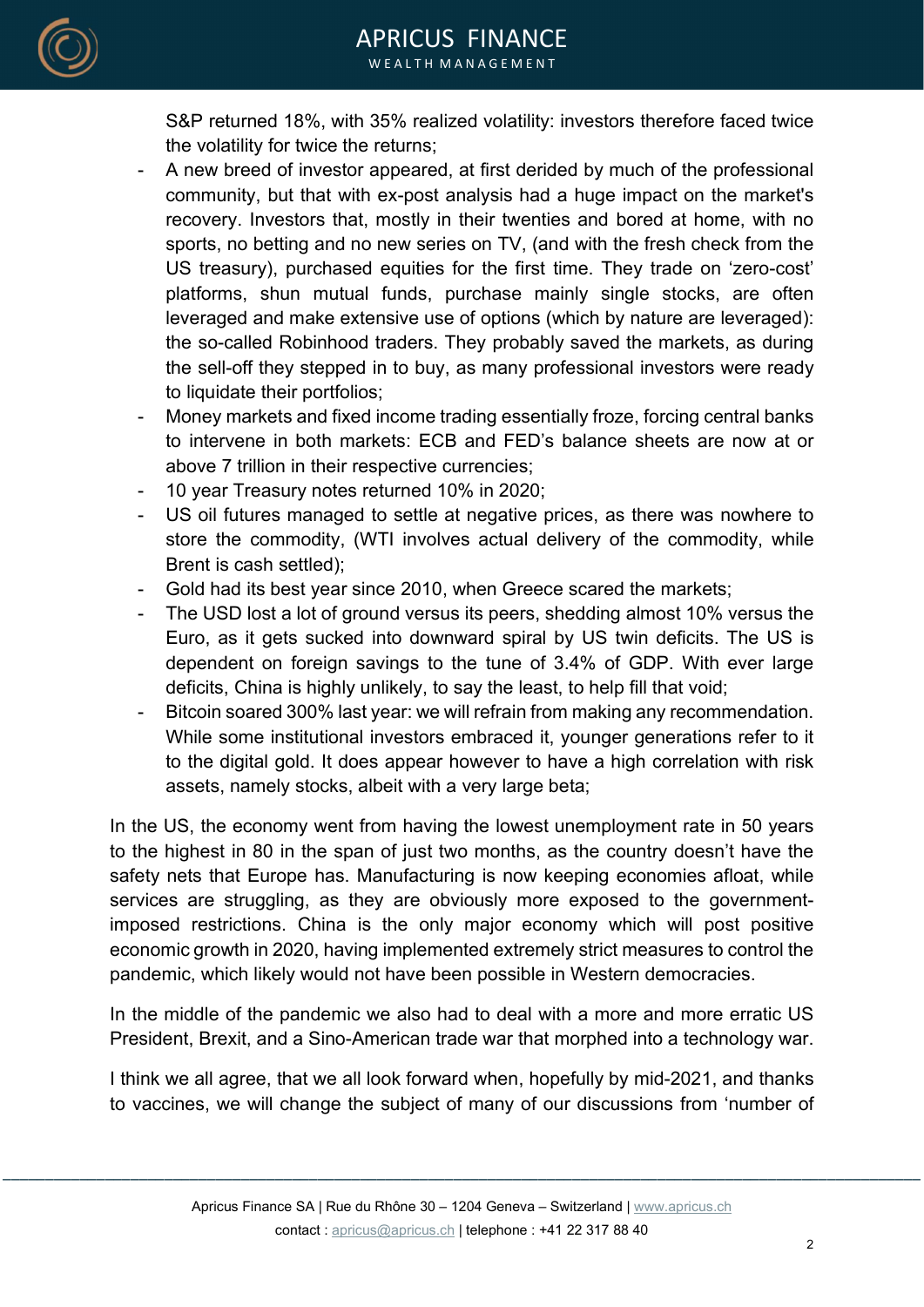

hospitalizations', 'lockdowns' or 'vaccine(s)', to 'that great restaurant' or that family event.

# MAIN PORTFOLIO ACTIVITIES IN 2020 AND OUR USP

After the great stock performance of 2019, we decided to enter 2020 with some portfolio protection. During the sell-off of February-March, we gradually unwound these positions and in mid-March decided to take more radical measures in our portfolios:

- We sold most remaining Puts;
- Increased gold by 2%;
- Bought 3% of equities;
- Hedged all USD;
- Converted the European dividend strategy to a European economic recovery strategy;

And later, (in May), we reduced the equity allocation, and purchased Calls.

As the year progressed we added another thematic to our portfolio. In late May we added a thematic linked to everything that rotates around animals and pets: food, healthcare, toys, insurance, amongst others. In the summer we sold our calls and bought protection again, that would cover the period over the US elections and Brexit. In September we added a position in Asian bonds, while in November we added a position in US small caps.

Our portfolios withstood the shock comparatively well during the turmoil. In particular, the structural combination of a Market Conscious block with a more Strategic one, invested in our key thematic ideas worked quite well. In the market conscious part, we had positive performance from the expected volatility dampeners: covered bonds and inflation linkers, are up 3.6% and 8.2% ytd respectively. In that same block Euro government bonds are up 3.5%, while in USD portfolios treasuries are up 10%, and therefore significantly added alpha. The strategic block in our portfolios generally performed very well, and our thematics added significant alpha in 2020, and greatly helped our overall performance:

- The Global Consumer theme is up 37% for the year;
- Health Improving Technologies and Services investment theme is up 46%;
- The Asian Technology investment is up 39%;
- Family Holdings theme ended the year at +1.34%, well ahead of the MSCI Europe which ended at -3.32%;
- Our basket composed of European strategic industries and national champions, returned 61% since its implementation on the 23rd of March, that compares with the MSCI Europe, up 42.7% over the same period;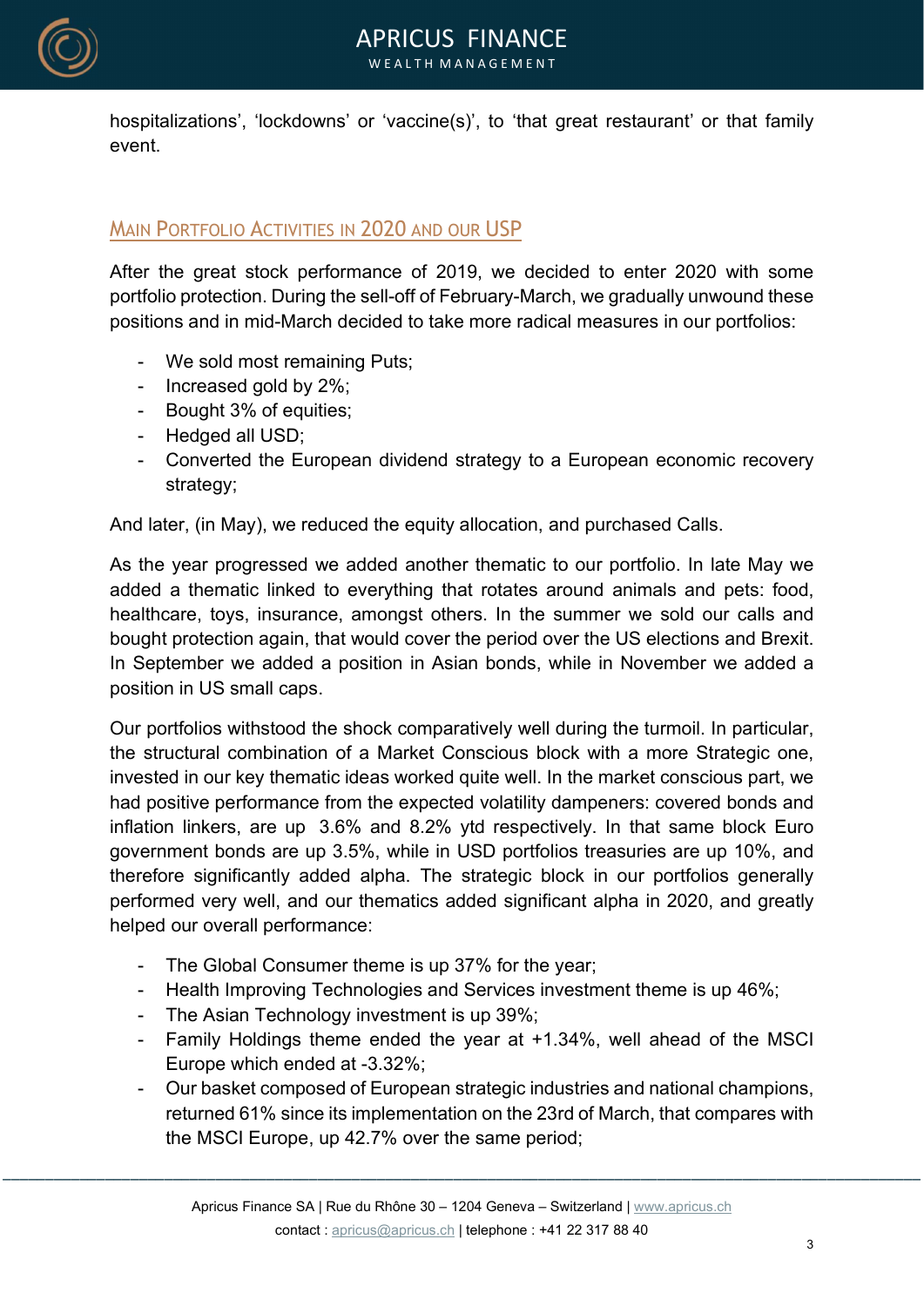- Gold in EUR is up 15% for the year;
- Our latest thematic addition, Animal Health and Wellbeing, returned 40% since being added in May.

In summary, our portfolio construction and thematic approach was validated in 2020 and we will look at making some structural changes, as the financial world as we knew it, has changed for the foreseeable future.

# OUTLOOK 2021

With 2021 having begun we are currently witnessing a tug of war between virus propagation and taxes, versus vaccines and stimulus, with the latter pair having the upper hand. While in Q1 news about the propagation of the new English variant will induce even tougher lockdown measures, the acceleration in vaccine(s) delivery will deliver hope for the second part of the year. As commented over the last couple of months, we believe that the current environment will be particularly supportive for risk assets over the next several months, as markets typically anticipate events 6 to 9 months in advance: the markets is and will discount a V-shaped recovery for end of Q2/Q3. Estimates are that by May/June, a sufficient portion of the population will have been vaccinated: we expect thereafter an explosion in retail sales, travel, and all those things that people had to give-up for the past 10 months. In an environment with zero or negative rates, continued monetary support and continued and expanding fiscal policy support, we expect a strong rebound in earnings by about 30% due to a favorable base effect. While certainly not cheap, by historic measures, compared to a 17 trillion stock of negative-yielding bonds, equities are a cheaper asset class. Also, let us not forget that, besides the pandemic, the other two major disruptive events of the last five years, the Trump presidency and Brexit ended, or are about to end.

While we believe the market's general trajectory will be up, at least for the first part of the year, sector rotations, Q1 portfolio adjustments will likely mean that the market will advance by two steps forward and one step back. While sectoral rotation will likely favor more exposure to cyclicals, the reflation trade, and value, do not dismiss technology and secular growth stocks. In 2020 we got an advanced taste of the future in tele-everything: working, shopping, entertaining and more: much of it will likely remain going forward, as the  $4<sup>th</sup>$  industrial revolution evolves. Sustainability is here to stay and will ever permeate our lives. The megatrends of 2019, just became the hypertrends of the present. Also the hunt for medical supplies, but also chain supply issues that emerged , for example, in technology or the car industry, means more will be produced domestically or not far away.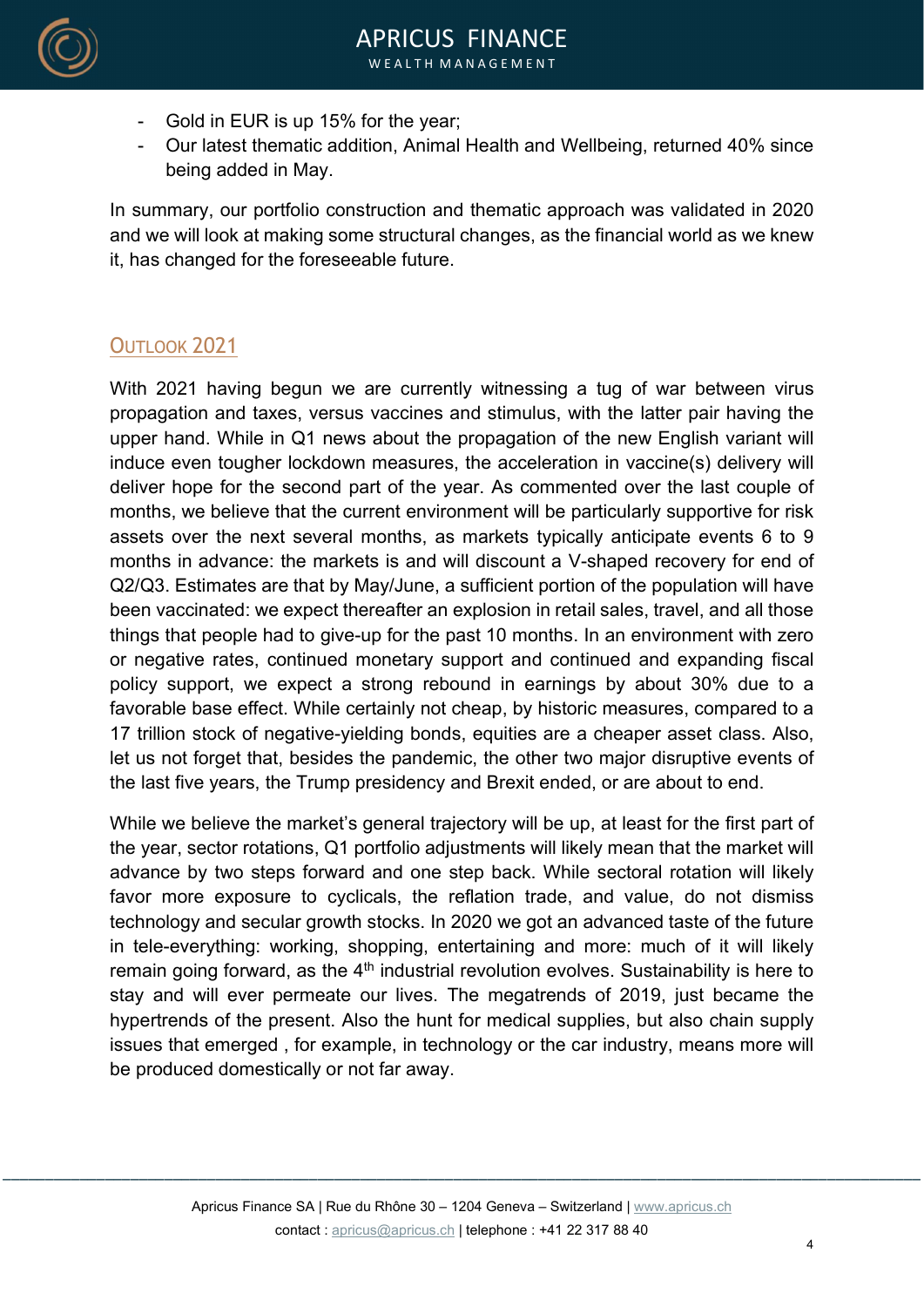

What we expect medium term, is rather the end of the outrageous outperformance of some stocks/sectors, a conversion of styles, and a more broad-based market participation.

From an economic point of view, it is more complicated. Some economies held up better: e.g. Germany's GDP at -6% versus France and Italy at -9%. While data has been quite volatile, (particularly in the US where they annualize most of the data), and surveys questionable as most people were/are at home, the big question over the next 12 months is how many jobs will return? Many companies profited from the pandemic to further automate manufacturing or execute restructuring plans. Will all currently closed bars and restaurants reopen when this is over? Will insurance and banks keep all those middle managers, when admittedly things worked quite well homeworking? Assuming economies are now running at 90-95% of their pre-pandemic levels, it could admittedly take years before the job market recovers to the pre-pandemic level. Over in the US obviously with Biden's hold of Congress, there is a lot of talk about potentially raising taxes for corporates to 28% from the current 21%: we think it will be less and probably towards the end of the year, as he will not want to derail the economic recovery. Many countries are discussing new methods of levying taxes including digitals taxes, taxing robots or wealth taxes: we think they will indeed come, but not in 2021.

Being rather optimistic for risk assets during the part of the year what could go wrong later-on?

- Companies' operating leverage could disappoint, delaying an earnings' recovery.
- Vaccines roll-out disappoint, or even worse a mutation of the virus renders them useless.
- Retail investors walk away, (see above).
- A larger than anticipated pick-up in inflation causes central banks, while moderately, to react, causing a 'taper tantrum', similar to 2013, when bond yields surged.
- A worsening in the tech war between China and the US.
- Several geopolitical flashpoints could worsen.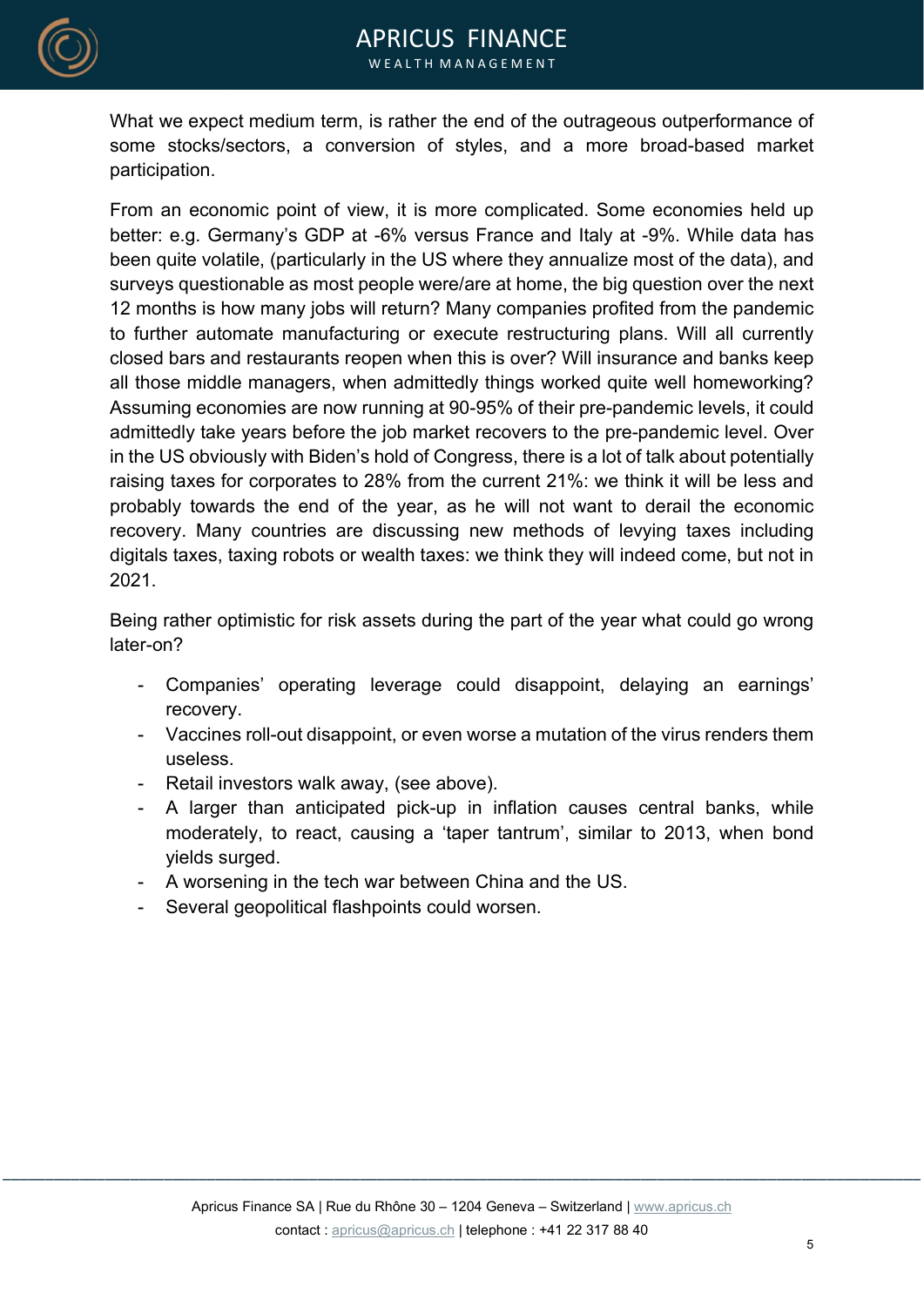

## **STRATEGY**

We did not make any changes to our Tactical Asset Allocation last month.

We are now overweight equities, with financial markets drifting higher, and most of our thematic exposures carry a beta higher than the market. Our downside protections into January 2021 are now essentially written off and we are pondering whether we should renew them. On the currency side we continue to be fully hedged against USD.

Gold, in the above scenario, and amidst zero USD rates and a record stock of almost 17 trillion USD of negative yielding bonds, becomes an even more desirable asset. We continue to think that it is an ideal diversifier in a multi-asset portfolio, a storage of longterm wealth, and a winner of several countries' de-dollarization process, (China or Russia for example).

#### Overall Exposure

We are Overweight Equities, and Underweight Fixed Income, Overweight Cash along with a long Gold position, fully USD hedged.

#### Equity: Overweight

Overweight Continental Europe, Underweight UK, Underweight US, Neutral Japan, Neutral Asia ex Japan, Overweight Emerging Asia.

#### Thematic Equities

Global Consumer, Health Improving Technologies and Services, Asian Technology, European Family Holdings, European COVID Recovery, Pet and Animal Wellbeing.

#### Fixed Income: Underweight

Underweight High Yield in EUR and USD. Overweight in Investment Grade EUR and USD Bonds, Underweight Sovereigns, Underweight EMs. Long Global Inflation Linked Securities, Long Covered Bonds, long Hybrids, long Asian bonds.

Currencies: Underweight USD, (Portfolios are fully USD hedged)

#### Commodities: Overweight

Long Gold.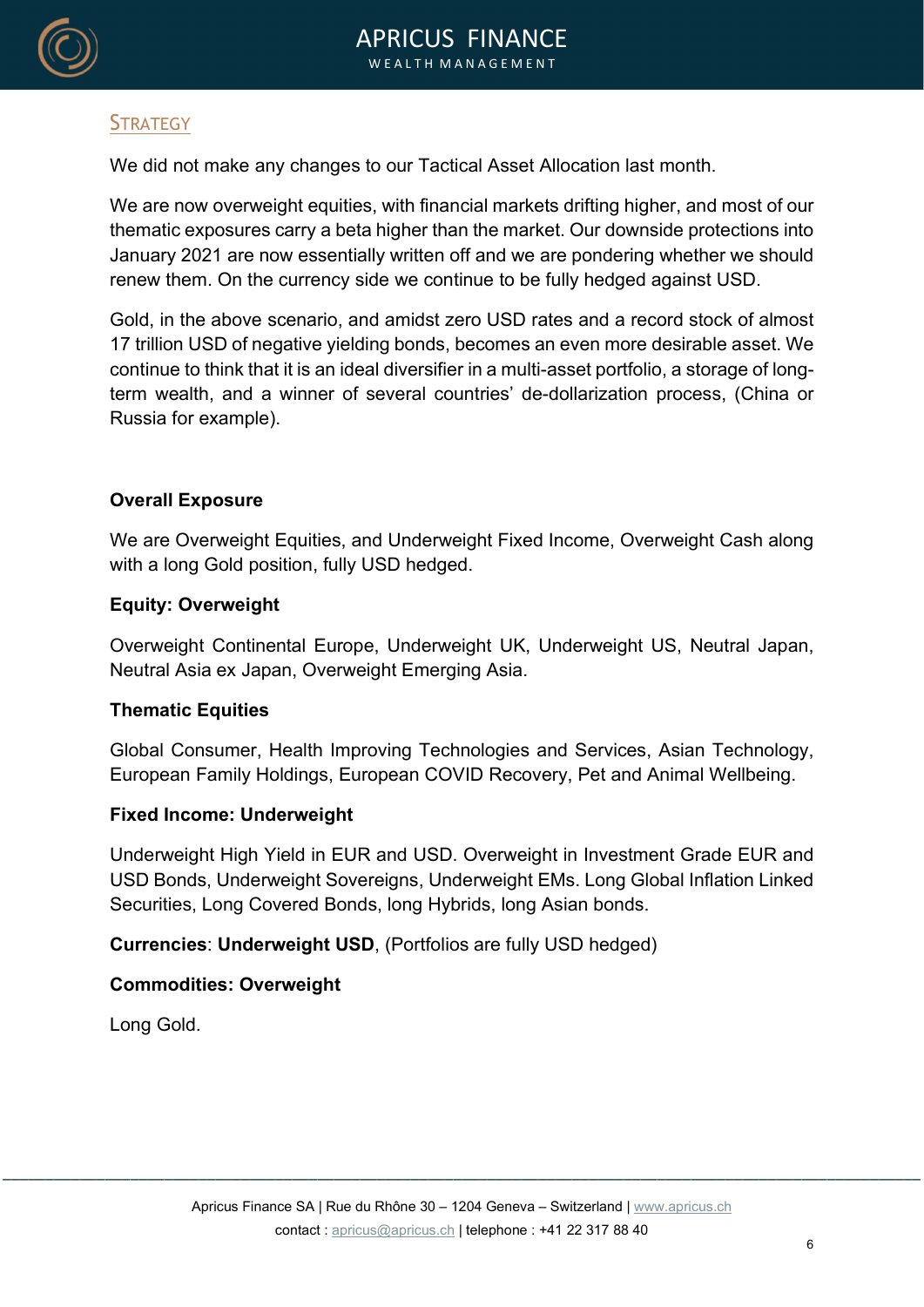

### APRICUS FINANCE W E A L T H M A N A G E M E N T

# **CONVICTION THERMOMETER**



#### **Currencies**

| <b>EUR/USD</b> |  |
|----------------|--|
|                |  |
| USD/JPY        |  |
|                |  |
| <b>EUR/GBP</b> |  |
|                |  |
| USD/CHF        |  |
|                |  |





#### Commodities



\*Negative view / Positive view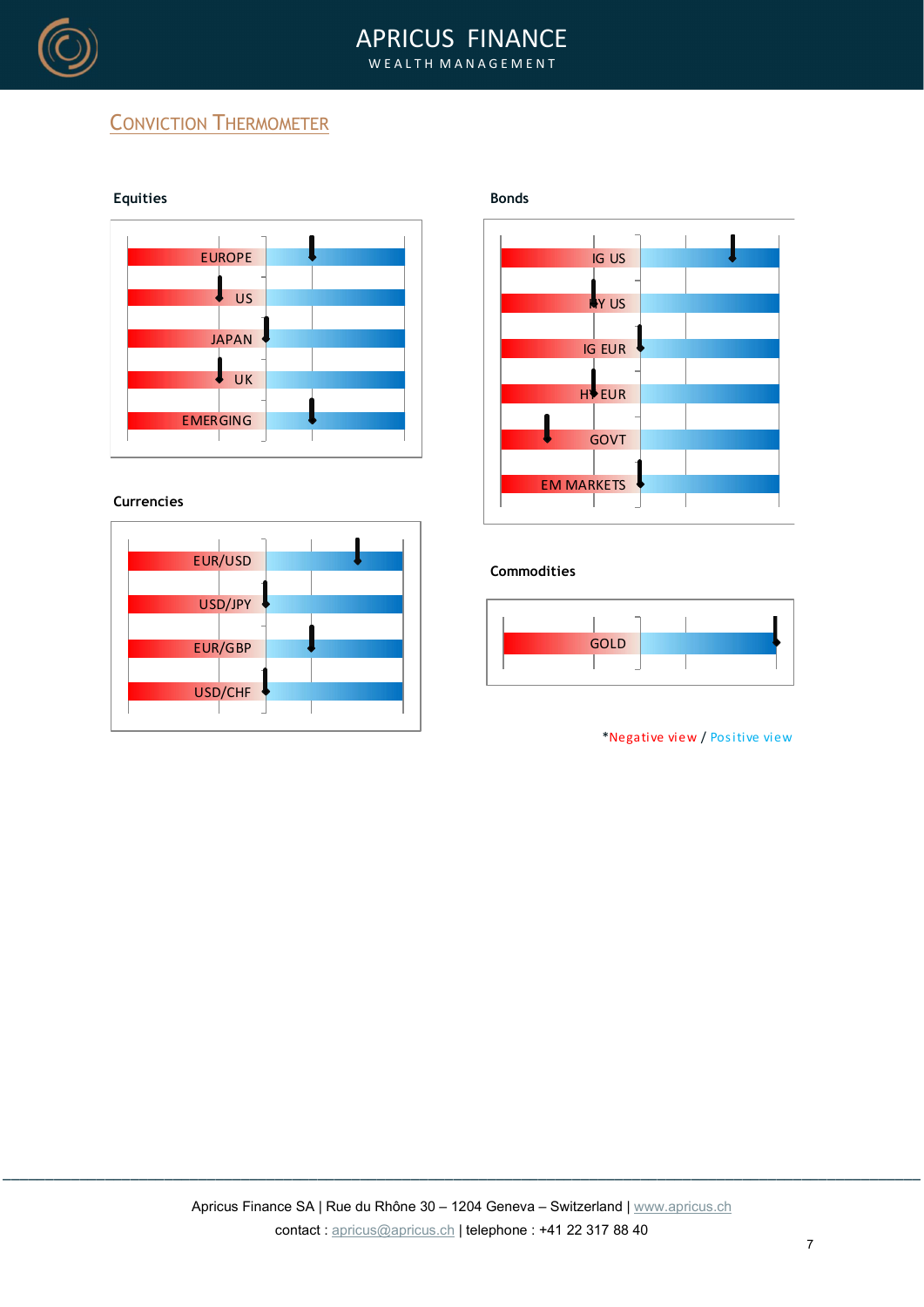

### APRICUS FINANCE W E A L T H M A N A G E M E N T

## **MARKET OVERVIEW AS OF 30TH DECEMBER 2020**

|                                                                                                                                                                                                                                          |                                                                                                                           |                                                                                                                                 | <b>APRICUS FINANCE</b><br>WEALTH MANAGEMENT                                                                                       |                                                                                                                       |                                                                                                                                                                  |
|------------------------------------------------------------------------------------------------------------------------------------------------------------------------------------------------------------------------------------------|---------------------------------------------------------------------------------------------------------------------------|---------------------------------------------------------------------------------------------------------------------------------|-----------------------------------------------------------------------------------------------------------------------------------|-----------------------------------------------------------------------------------------------------------------------|------------------------------------------------------------------------------------------------------------------------------------------------------------------|
| IEW AS OF 30TH DECEMBER 2020                                                                                                                                                                                                             |                                                                                                                           |                                                                                                                                 |                                                                                                                                   |                                                                                                                       |                                                                                                                                                                  |
| <b>EQUITIES</b> (local ccies)                                                                                                                                                                                                            | Level                                                                                                                     | 5 <sub>D</sub>                                                                                                                  | <b>MTD</b>                                                                                                                        | <b>YTD</b>                                                                                                            | 2019                                                                                                                                                             |
| <b>MSCI WORLD</b>                                                                                                                                                                                                                        | 2686,06                                                                                                                   | 1,34%                                                                                                                           | 4,12%                                                                                                                             | 16,35%                                                                                                                | 28,44%                                                                                                                                                           |
| <b>GERMANY DAX</b>                                                                                                                                                                                                                       | 13 718,78                                                                                                                 | 0,97%                                                                                                                           | 3,22%                                                                                                                             | 3,55%                                                                                                                 | 25,48%                                                                                                                                                           |
| <b>FRANCE CAC40</b>                                                                                                                                                                                                                      | 5 5 9 9, 4 1                                                                                                              | 1,30%                                                                                                                           | $\blacksquare$ 1,63%                                                                                                              | $1 - 4,14%$                                                                                                           | 30,45%                                                                                                                                                           |
| UK FTSE100                                                                                                                                                                                                                               | 6 555,82                                                                                                                  | 0,93%                                                                                                                           | 4,81%                                                                                                                             | 10,14%                                                                                                                | 17,23%                                                                                                                                                           |
| BELGIUM BEL20                                                                                                                                                                                                                            | 3 663,06                                                                                                                  | 0,20%                                                                                                                           | $-0,01%$                                                                                                                          | $-5,54%$                                                                                                              | 26,22%                                                                                                                                                           |
| SWISS MARKET INDEX                                                                                                                                                                                                                       | 10 703,51                                                                                                                 | 2,80%                                                                                                                           | $\Box$ 2,20%                                                                                                                      | 4,30%                                                                                                                 | 4,30%                                                                                                                                                            |
| EUROPE EURO STOXX 50                                                                                                                                                                                                                     | 3571,59                                                                                                                   | <b>D,91%</b>                                                                                                                    | 12,33%                                                                                                                            | $-2,07%$                                                                                                              | 29,36%                                                                                                                                                           |
| USS&P500                                                                                                                                                                                                                                 | 3732,04                                                                                                                   | 1,16%                                                                                                                           | 3,17%                                                                                                                             | 17,62%                                                                                                                | 31,48%                                                                                                                                                           |
| NASDAQ 100                                                                                                                                                                                                                               | 12 845,36                                                                                                                 | 1,52%                                                                                                                           | 4,76%                                                                                                                             | 48,38%                                                                                                                | 39,46%                                                                                                                                                           |
| RUSSELL 2000                                                                                                                                                                                                                             | 1979,99                                                                                                                   | 1,31%                                                                                                                           | 8,93%                                                                                                                             | 20,24%                                                                                                                | 25,49%                                                                                                                                                           |
| JAPAN TOPIX                                                                                                                                                                                                                              | 1804,68                                                                                                                   | 2,36%                                                                                                                           | 2,96%                                                                                                                             | 7,40%                                                                                                                 | 18,12%                                                                                                                                                           |
| <b>MSCI EMERGING</b>                                                                                                                                                                                                                     | 1 289,03                                                                                                                  | 2,47%                                                                                                                           | 7,06%                                                                                                                             | 18,29%                                                                                                                | 18,82%                                                                                                                                                           |
| <b>BRAZIL IBOVESPA</b>                                                                                                                                                                                                                   | 119 017                                                                                                                   | 1,03%                                                                                                                           | 9,30%                                                                                                                             | 2,92%                                                                                                                 | 31,58%                                                                                                                                                           |
| MEXICO MEXBOL                                                                                                                                                                                                                            | 44 693,96                                                                                                                 | 2,52%                                                                                                                           | 7,08%                                                                                                                             | 4,63%                                                                                                                 | 7,58%                                                                                                                                                            |
| <b>RUSSIA MICEX</b>                                                                                                                                                                                                                      | 3 289,02                                                                                                                  | 1,23%                                                                                                                           | 6,35%                                                                                                                             | 14,82%                                                                                                                | 38,45%                                                                                                                                                           |
| CHINA CSI 300                                                                                                                                                                                                                            | 5 113,71                                                                                                                  | 2,13%                                                                                                                           | 3,10%                                                                                                                             | 27,46%                                                                                                                | 39,19%                                                                                                                                                           |
| <b>INDIA SENSEX</b>                                                                                                                                                                                                                      | 47 746,22                                                                                                                 | 2,80%                                                                                                                           | 8,17%                                                                                                                             | 17,15%                                                                                                                | 15,66%                                                                                                                                                           |
| <b>KOREA KOSPI</b>                                                                                                                                                                                                                       | 2873,47                                                                                                                   | 4,14%                                                                                                                           | 10,91%                                                                                                                            | 31,55%                                                                                                                | 9,96%                                                                                                                                                            |
| HONG KONG HANG SENG                                                                                                                                                                                                                      | 27 147,11                                                                                                                 | 3,05%                                                                                                                           | 3,07%                                                                                                                             | $-0,54%$                                                                                                              | 13,01%                                                                                                                                                           |
| AUSTRALIA ALL-SHARE                                                                                                                                                                                                                      | 3723,98                                                                                                                   | 1,17%                                                                                                                           | 5,29%                                                                                                                             | $-8,50%$                                                                                                              | 19,09%                                                                                                                                                           |
| SAUDI ARABIA TADAWUL                                                                                                                                                                                                                     | 8760,08                                                                                                                   | 0,48%                                                                                                                           | 0,18%                                                                                                                             | 7,53%                                                                                                                 | 10,92%                                                                                                                                                           |
| <b>US: Sectors</b>                                                                                                                                                                                                                       | Level                                                                                                                     | 5 <sub>D</sub>                                                                                                                  | <b>MTD</b>                                                                                                                        | <b>YTD</b>                                                                                                            | 2019                                                                                                                                                             |
| <b>COMMUNICATION SVCS</b>                                                                                                                                                                                                                | 219,79                                                                                                                    | 1,12%                                                                                                                           | 2,09%                                                                                                                             | 22 43%                                                                                                                | 32,69%                                                                                                                                                           |
| CONSUMER DISCRETIONARY                                                                                                                                                                                                                   | 1 302,76                                                                                                                  | 2,14%                                                                                                                           | 2,54%                                                                                                                             | 3332%                                                                                                                 | 27,94%                                                                                                                                                           |
| <b>CONSUMER STAPLES</b>                                                                                                                                                                                                                  | 690,80                                                                                                                    | 0,96%                                                                                                                           | 0,97%                                                                                                                             | 9,87%                                                                                                                 | 27,61%                                                                                                                                                           |
| <b>ENERGY</b>                                                                                                                                                                                                                            | 288,48                                                                                                                    | $-0,24%$                                                                                                                        | 5,25%                                                                                                                             | $-33$ 14%                                                                                                             | 11,81%                                                                                                                                                           |
| <b>FINANCIALS</b>                                                                                                                                                                                                                        | 484,02                                                                                                                    | 0,67%                                                                                                                           | 4,85%                                                                                                                             | $-3105%$                                                                                                              | 32,09%                                                                                                                                                           |
| <b>HEALTH CARE</b>                                                                                                                                                                                                                       | 1 309,08                                                                                                                  | 0,96%                                                                                                                           | 2,71%                                                                                                                             | 12 13%                                                                                                                | 20,82%                                                                                                                                                           |
| INDUSTRIALS                                                                                                                                                                                                                              | 744,99                                                                                                                    | 0,21%                                                                                                                           | 0,57%                                                                                                                             | 10 37%                                                                                                                | 29,32%                                                                                                                                                           |
| INFORMATION TECHNOLOGY                                                                                                                                                                                                                   | 2 2 8 4, 47                                                                                                               | 1,36%                                                                                                                           | 5,42%                                                                                                                             | 43,46%                                                                                                                | 50,29%                                                                                                                                                           |
| MATERIALS                                                                                                                                                                                                                                | 453,88                                                                                                                    | 1,37%                                                                                                                           | 2,09%                                                                                                                             | 20 20%                                                                                                                | 24,58%                                                                                                                                                           |
| <b>REAL ESTATE</b>                                                                                                                                                                                                                       | 225,04                                                                                                                    | 1,48%                                                                                                                           | 0,14%                                                                                                                             | -3 <mark>1</mark> 48%                                                                                                 | 29,00%                                                                                                                                                           |
| UTILITIES                                                                                                                                                                                                                                | 314,09                                                                                                                    | 1,62%                                                                                                                           | $\Box 0,87\%$                                                                                                                     | $-1105%$                                                                                                              | 26,35%                                                                                                                                                           |
| <b>EUROPE: Sectors</b>                                                                                                                                                                                                                   | Level                                                                                                                     | 5 <sub>D</sub>                                                                                                                  | <b>MTD</b>                                                                                                                        | <b>YTD</b>                                                                                                            | 2019                                                                                                                                                             |
| <b>BASIC MATERIALS</b>                                                                                                                                                                                                                   | 2670,42                                                                                                                   | 0,32%                                                                                                                           | 6,84%                                                                                                                             | 10,00%                                                                                                                | 25,03%                                                                                                                                                           |
| CONSUMER GOODS                                                                                                                                                                                                                           | 3826,19                                                                                                                   | 1,98%                                                                                                                           | 3,54%                                                                                                                             | 1,40%                                                                                                                 | 28,59%                                                                                                                                                           |
| <b>CONSUMER SERVICES</b>                                                                                                                                                                                                                 | 1 282,79                                                                                                                  | 2,37%                                                                                                                           | 2,91%                                                                                                                             | $-4,64%$                                                                                                              | 27,27%                                                                                                                                                           |
| <b>FINANCIALS</b>                                                                                                                                                                                                                        | 648,91                                                                                                                    | 10,35%                                                                                                                          | 1,45%                                                                                                                             | $-15,22%$                                                                                                             | 22,90%                                                                                                                                                           |
| <b>HEALTH CARE</b>                                                                                                                                                                                                                       | 2837,35                                                                                                                   | 2,04%                                                                                                                           | 0,04%                                                                                                                             | $-2,11$ %                                                                                                             | 32,10%                                                                                                                                                           |
| <b>INDUSTRIALS</b>                                                                                                                                                                                                                       | 2 908,42                                                                                                                  | 0,69%                                                                                                                           | 2,74%                                                                                                                             | 7,06%                                                                                                                 | 36,67%                                                                                                                                                           |
| OIL & GAS                                                                                                                                                                                                                                | 951,01                                                                                                                    | $-0,13%$                                                                                                                        | 3,92%                                                                                                                             | $-26,52%$                                                                                                             | 10,29%                                                                                                                                                           |
| <b>TECHNOLOGY</b>                                                                                                                                                                                                                        | 1 265,23                                                                                                                  | $1,77\%$                                                                                                                        | 4,70%                                                                                                                             | 18,16%                                                                                                                | 35,82%                                                                                                                                                           |
| TELECOMS                                                                                                                                                                                                                                 | 542,54                                                                                                                    | 0,33%                                                                                                                           | $-0,49%$                                                                                                                          | $-12.13%$                                                                                                             | 1,68%                                                                                                                                                            |
| UTILITIES                                                                                                                                                                                                                                | 2 057,32                                                                                                                  | 1,59%                                                                                                                           | 3,05%                                                                                                                             | 17,07%                                                                                                                | 31,50%                                                                                                                                                           |
| <b>WORLD: Styles</b>                                                                                                                                                                                                                     | Level                                                                                                                     | 5 <sub>D</sub>                                                                                                                  | <b>MTD</b>                                                                                                                        | <b>YTD</b>                                                                                                            | 2019                                                                                                                                                             |
| QUALITY                                                                                                                                                                                                                                  | 3 2 2 0 , 7 4                                                                                                             | 1,66%                                                                                                                           | 3,42%                                                                                                                             | 21,89%                                                                                                                | 36,08%                                                                                                                                                           |
| <b>MOMENTUM</b>                                                                                                                                                                                                                          | 3412,02                                                                                                                   | 0,87%                                                                                                                           | 4,28%                                                                                                                             | 28,23%                                                                                                                | 27,67%                                                                                                                                                           |
| VALUE                                                                                                                                                                                                                                    | 9659,89                                                                                                                   | 1,08%                                                                                                                           | 3,15%                                                                                                                             | $-1,55%$                                                                                                              | 21,75%                                                                                                                                                           |
| <b>GROWTH</b>                                                                                                                                                                                                                            | 8 007,06                                                                                                                  | 1,58%                                                                                                                           | 5,04%                                                                                                                             | 33,96%                                                                                                                | 33,68%                                                                                                                                                           |
| VOLATILITY                                                                                                                                                                                                                               | 7 4 4 5, 8 3                                                                                                              | $1,51\%$                                                                                                                        | 3,55%                                                                                                                             | 10,93%                                                                                                                | 27,16%                                                                                                                                                           |
| SIZE                                                                                                                                                                                                                                     | 7 206,75                                                                                                                  | 1,23%                                                                                                                           | 4,15%                                                                                                                             | 12,33%                                                                                                                | 25,35%                                                                                                                                                           |
| <b>DIVIDEND</b>                                                                                                                                                                                                                          | 4 023,00                                                                                                                  | 1,37%                                                                                                                           | 3,23%                                                                                                                             | 15,32%                                                                                                                | 26,79%                                                                                                                                                           |
| <b>FIXED INCOME</b>                                                                                                                                                                                                                      | Level                                                                                                                     | 5 <sub>D</sub>                                                                                                                  | <b>MTD</b>                                                                                                                        | <b>YTD</b>                                                                                                            | 2019                                                                                                                                                             |
|                                                                                                                                                                                                                                          | 218,20                                                                                                                    | 0,07%                                                                                                                           | $-0,02%$                                                                                                                          | 0,68%                                                                                                                 | 2,88%                                                                                                                                                            |
| Pan-Euro 3-5 yrs IG<br>Euro Aggregate<br>Pan-Euro HY Hedged Eur<br>Global Inflation hedged EUR<br>US Corp High Yield<br>EM USD Aggregate TR<br>EM Aggregate TR Local Ccy<br>EUR Banks CoCo Tier 1<br>EU GOVT HEDGED EUR<br>U.S. Treasury | 275,35<br>403,21<br>273,86<br>2 2 64,90<br>1 260,87<br>152,02<br>149,70<br>261,78<br>2 554,99                             | 0,25%<br>$\Box$ 0,14%<br>0,50%<br>0,54%<br>0,24%<br>0,76%<br>0,37%<br>0,48%<br>0,20%                                            | 0,14%<br>0,75%<br>0,34%<br>1,85%<br>1,43%<br>2,45%<br>0,92%<br>0,35%<br>$\blacksquare$ -0,33%                                     | 4,04%<br>2,33%<br>7,97%<br>7,08%<br>6,43%<br>5,42%<br>6,14%<br>5,32%<br>7,90%                                         | 5,98%<br>11,36%<br>5,36%<br>14,32%<br>13,11%<br>9,47%<br>17,23%<br>6,42%<br>6,86%                                                                                |
| COMMODITIES                                                                                                                                                                                                                              | Level<br>1894,39                                                                                                          | 5 <sub>D</sub><br>1,15%                                                                                                         | <b>MTD</b><br>1,44%                                                                                                               | <b>YTD</b>                                                                                                            | 2019<br>18,31%                                                                                                                                                   |
| GOLD<br>COPPER<br>OIL WTI<br>OIL BRENT                                                                                                                                                                                                   | 354,90<br>48,40<br>51,34                                                                                                  | $-0,08%$<br>0,58%<br>0,27%                                                                                                      | 16,11%<br>33,81%<br>$36,36\%$                                                                                                     | 24,86%<br>26,89%<br>$-20$ 73%<br>$-22$ 21%                                                                            | 6,31%<br>$34,46\%$<br>22,68%                                                                                                                                     |
| <b>CURRENCIES</b>                                                                                                                                                                                                                        | Rate                                                                                                                      | 5 <sub>D</sub>                                                                                                                  | <b>MTD</b>                                                                                                                        | <b>YTD</b>                                                                                                            | 2019                                                                                                                                                             |
| <b>EURUSD</b>                                                                                                                                                                                                                            | 1,2298                                                                                                                    | 0,91%                                                                                                                           | 3,11%                                                                                                                             | 9,68%                                                                                                                 | $-2,22%$                                                                                                                                                         |
| <b>GBPUSD</b><br><b>USDJPY</b><br><b>USDCHF</b><br><b>AUDUSD</b><br><b>USDRUB</b><br><b>USDCNY</b><br><b>USDKRW</b><br><b>USDINR</b><br><b>USDIDR</b><br><b>USDBRL</b><br><b>USDTRY</b><br><b>USDZAR</b>                                 | 1,3625<br>103,1900<br>0,8813<br>0,7686<br>74,4128<br>6,5232<br>1 086,35<br>73,31<br>14 050<br>5,1920<br>7,3841<br>14,6093 | 0,98%<br>$-0,37$<br>$-0,80%$<br>1,47%<br>$-0.91%$<br>$-0,27%$<br>$-1.92%$<br>$-0,62%$<br>$-1,06$<br>$-0,26$<br>$-3,38$<br>0,06% | 2,27%<br>$-1.07%$<br>3,0,1%<br>4,66%<br>$-2.59%$<br>$-0,85%$<br>$-181%$<br>Г<br>N.A.<br>$-0,50%$<br>3,12%<br>$-5,62%$<br>$-5.55%$ | 2,78%<br>4,99%<br>8,82%<br>9,47%<br>4,22%<br>${0,83\%}$<br>1,55%<br>0,99%<br>z<br>10,28%<br>28,82%<br>24,08%<br>4,35% | 3,94%<br>$\blacksquare$ -0.98%<br>$-1158%$<br>$-0,10\%$<br>$-1108%$<br>5,48%<br>4,22%<br>r<br>₽<br>$9,15\%$<br>┏<br>7,42%<br>4,02%<br>▼<br>$-12,51\%$<br>$-242%$ |

Apricus Finance SA | Rue du Rhône 30 - 1204 Geneva - Switzerland | www.apricus.ch contact : apricus@apricus.ch | telephone : +41 22 317 88 40